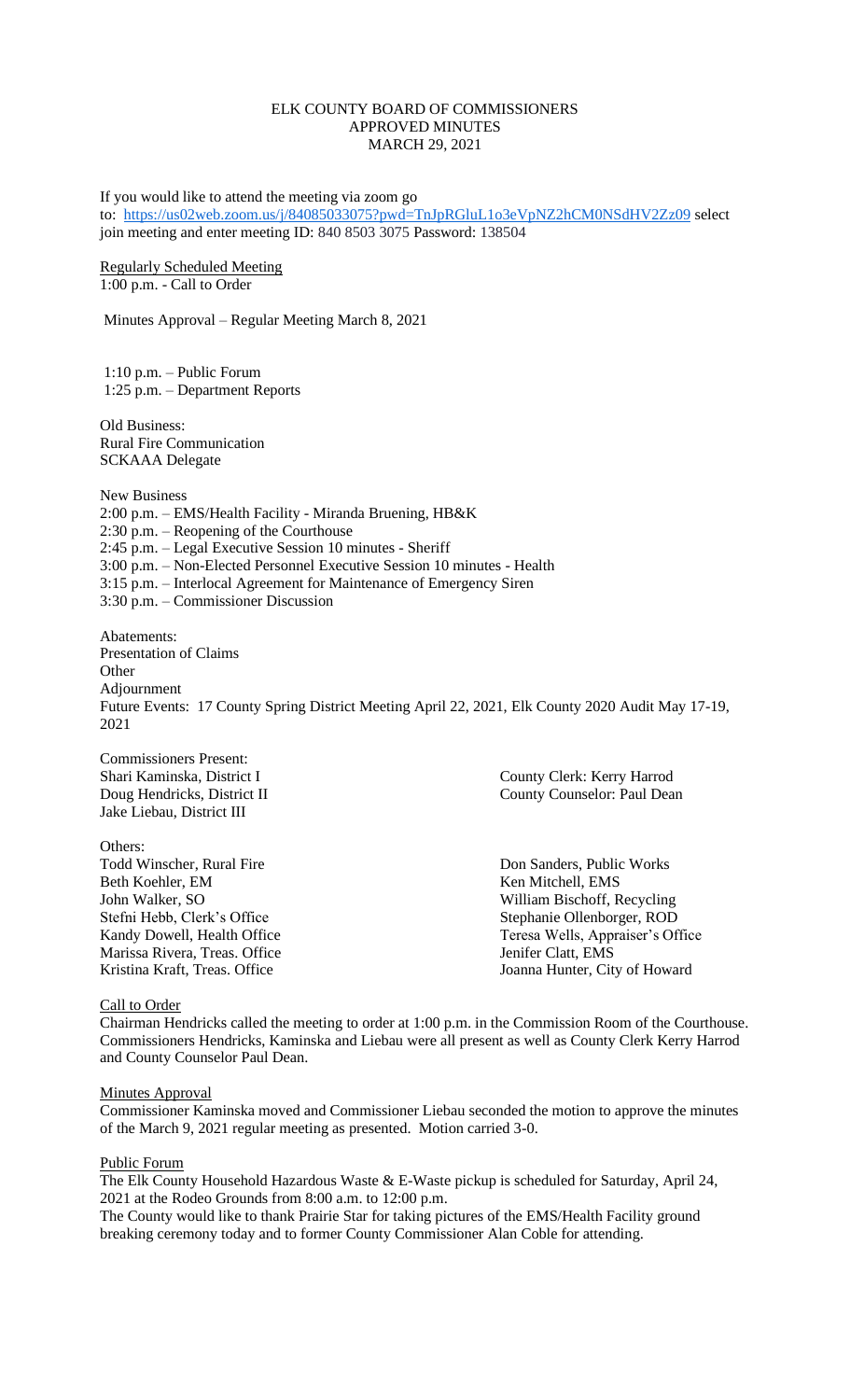# EMS

Ken Mitchell presented the monthly report for February. The EMS department had 13 runs with collections totaling \$6,945.35. Joe Mueller has completed the CPR instructor class. Mr. Mueller will be the CPR instructor for the training of the Sheriff's Office employees at the end of April. The Board of EMS Inspector was here and zero discrepancies were found.

## Sheriff

Sheriff Walker completed Sheriff's school Friday.

### Emergency Management

Beth Koehler stated dip sites need to be established no more than 8 miles away from each city within Elk County. Commissioner Kaminska moved and Commissioner Liebau seconded the motion to execute the Memorandum of Understanding between Elk County and the Elk River Watershed District establishing a dip site for aerial fire suppression on a watershed lake owned by Gary Coffey. Motion carried 3-0. Commissioner Kaminska moved and Commissioner Liebau seconded the motion to execute the Memorandum of Understanding between Elk County and the City of Moline establishing a dip site for aerial fire suppression on the Moline City Lake. Motion carried 3-0. Commissioner Kaminska moved and Commissioner Liebau seconded the motion to execute the Memorandum of Understanding between Elk County and the City of Howard establishing a dip site for aerial fire suppression on the Polk Daniel Lake. Motion carried 3-0.

### Rural Fire

Todd Winscher stated some trucks have been down but they have all been repaired but one at this time. Elk County is in an extreme fire danger warning today and possibly tomorrow due to high winds. County Counselor Paul Dean will draft an amendment to Resolution 21-02 requiring having adequate fire suppression equipment while burning.

### County Clerk

Kerry Harrod gave a list of upcoming events; KCCEOA Conference May  $4<sup>th</sup> - 7<sup>th</sup>$  at Lenexa, 2020 Elk County Audit May  $17<sup>th</sup> - 19<sup>th</sup>$ , KAC Annual Conference October  $18<sup>th</sup> - 20<sup>th</sup>$  at Overland Park, and the 17 County District Meeting April 22 at Yates Center. Ms. Harrod stated she has updated plat map books for sale in her office for \$10.00. Ms. Harrod presented the contract for prepaid support from Advantage Computer. Commissioner Liebau moved and Commissioner Kaminska seconded the motion to execute the contract with Advantage Computer in the amount of \$5,000 for prepaid support. Motion carried 3-0.

### **Health**

Kandy Dowell presented an application to apply for an ELC Infrastructure Grant for the Health Office. Commissioner Kaminska moved and Commissioner Liebau seconded the motion to sign the ELC Grant Application for the Health Department in the amount of \$112,592.00 to be used for infrastructure. Motion carried 3-0. Mrs. Dowell stated 730 people have received the COVID-19 vaccine from the Health Office so far.

### Public Works

### Road

Don Sanders stated Kirkham & Michael are in the County today doing two bridge inspections. The construction on the new bridge on Road 18 is moving right along. An experienced employee resigned after four days with the county for a better paying job. Discussion was had on how the County could retain experienced employees.

### **Maintenance**

Don Sanders stated there are significant plumbing issues in the jail that need to be fixed. Mr. Sanders will get estimates to fix the plumbing and present them at the next meeting.

# Recycling

The Elk County Household Hazardous Waste & E-Waste pickup is scheduled for Saturday, April 24, 2021 at the Rodeo Grounds from 8:00 a.m. to 12:00 p.m.

# Reopening of the Courthouse

Commissioner Kaminska moved and Commissioner Liebau seconded the motion to resume normal courthouse operations effective March 30, 2021 with the exception of the Drivers License Department which will still remain by appointment only. Motion carried 3-0.

### Executive Session 2:25 p.m.

Commissioner Kaminska moved and Commissioner Liebau seconded the motion to go into executive session for 10 minutes for legal matters with Sheriff Walker and County Counselor Paul Dean. Motion carried 3-0.

Back in session 2:35 p.m. No action.